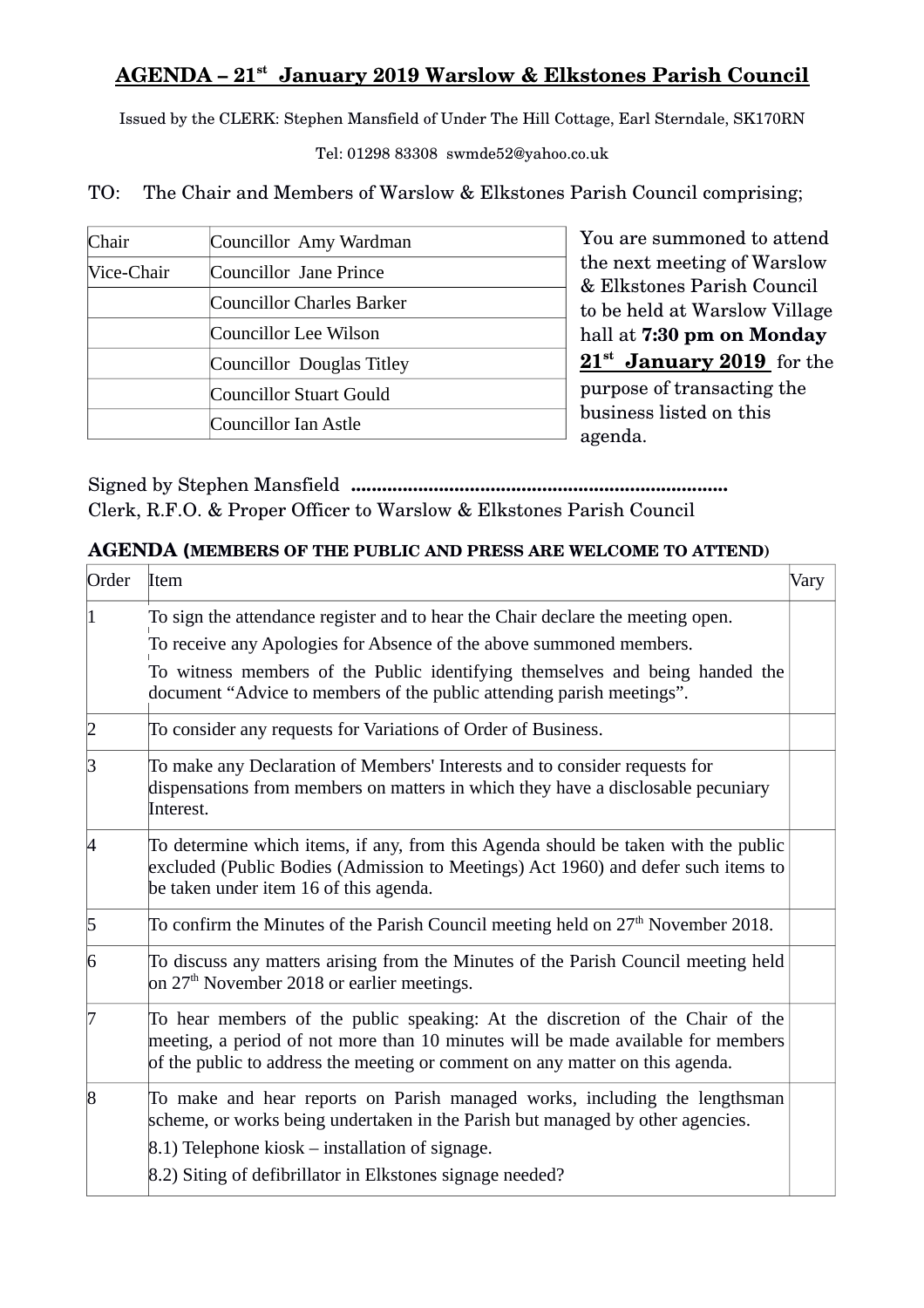## **AGENDA – 21st January 2019 Warslow & Elkstones Parish Council**

|                | 8.3) Lengthsman scheme – update on work done. Training and other legal<br>requirements.                                                                                                                                                                                                                                                                                                           |  |  |
|----------------|---------------------------------------------------------------------------------------------------------------------------------------------------------------------------------------------------------------------------------------------------------------------------------------------------------------------------------------------------------------------------------------------------|--|--|
| $\overline{9}$ | 9.1) To hear responses to previously made Highway defect reports.<br>9.2) To instruct the Clerk to make reports on Highway defects to SCC.                                                                                                                                                                                                                                                        |  |  |
| 10             | $ 10.1\rangle$ To Conduct a periodic review of Council policies, etc:<br>$ 10.2\rangle$ To set the precept amount for the financial year 2019-2020                                                                                                                                                                                                                                                |  |  |
| $ 11\rangle$   | Planning<br>$ 11.1\rangle$ To review the Clerk's responses to previously considered applications – None<br>made.<br>$ 11.2\rangle$ To consider new applications and frame responses – No new applications.<br>$ 11.3\rangle$ To hear notifications of Planning Decisions – None received.                                                                                                         |  |  |
| 12             | To hear the Chairman's announcements<br>12.1) A Warslow resident has suggested that the Parish Council should send a<br>donation or wreath in memory of Mrs Basset who's funeral is being held on Monday<br>$21st$ January 2019.<br>Mrs Basset looked after the War Memorial in Warslow for many years free of charge.                                                                            |  |  |
| $ 13\rangle$   | To hear updates from the Clerk and question the Clerk on any matter.<br>13.1) Request by Longnor Parish Council for cooperation from nearby Parishes in<br>setting up a youth club for Staffordshire Moorlands teenagers and those living on the<br>other side of the Dove in Derbyshire. Suggested name of club as something like; The<br>Upper Dove Valley, Manifold and Moorlands Youth Group. |  |  |
| 14             | Finance<br>14.1) To note current bank balances and transactions dated since the last meeting. To<br>reconcile balances and transactions with the Parish Accounts Records.<br>14.2) To authorise payment of the following liabilities of the Parish Council.                                                                                                                                       |  |  |

| $Chq$ No | Payee                | ltem                                                         | Amount |
|----------|----------------------|--------------------------------------------------------------|--------|
|          | lengthsmen           | Lengthsman work payments                                     |        |
|          | <b>S W Mansfield</b> | Clerk salary December and January                            |        |
|          | K6 Telephone kiosks  | Equipment for telephone kiosk<br>conversion to defib station |        |
|          |                      | TOTAL                                                        | ??? ?? |

| 15 | To agree the date of the next meeting – proposed as - Monday $18th$ March 2019                                                                                                                                                                                                                                                                                                                                              |  |
|----|-----------------------------------------------------------------------------------------------------------------------------------------------------------------------------------------------------------------------------------------------------------------------------------------------------------------------------------------------------------------------------------------------------------------------------|--|
| 16 | In the case that the Chair considers it necessary for one or more items on this agenda<br>to be discussed in confidence (in respect of item 5 of this agenda), to move the<br>following resolution which is "In view of the confidential nature of the business about to be<br>transacted it is advisable in the public interest that the press and public be temporarily excluded and<br>they are instructed to withdraw." |  |
|    | To proceed and consider the confidential items.                                                                                                                                                                                                                                                                                                                                                                             |  |